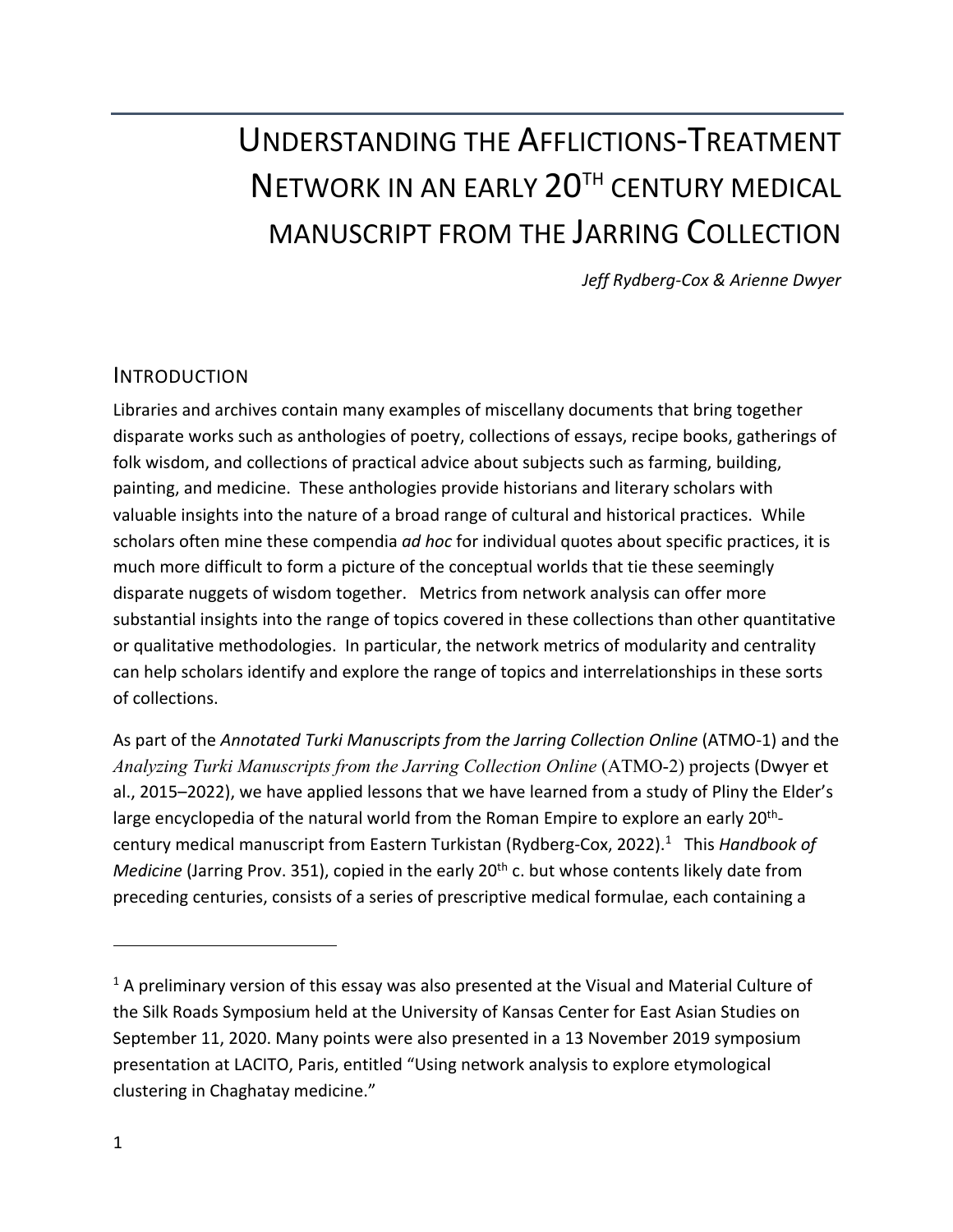physical or psychological ailment and the ingredients used to treat them. In her introduction to this manuscript, Arienne Dwyer describes it as follows:

The work was likely copied from several sources, since there are prescriptions against diseases, prescriptions against general misfortunes, and also amulet drawings..... The *Handbook of Medicine* begins with a prayer, and then an invocation of the planets.....The treatments and prescriptions begin on f. 5 and follow the pattern in two-clause sentences: a diagnosis *x* in the first clause, and a treatment in the second clause *y* (for *x*, do *y*). Many afflictions appear on a single folio, and it is often difficult to discern a systematic pattern or ordering of the afflictions; at most, a number of cures for the same or similar afflictions will appear together (e.g. earaches, childbirth difficulties, etc.) This apparent lack of systematicity suggests that the copyist may have copied from many sources, with each copyist adding new formulae over time (Dwyer, 2018).

This apparently unstructured medical handbook contains 726 prescriptions that mention 180 distinct medicinal ingredients for 55 unique ailments. Most prescriptions combine multiple elements to treat each condition. The most common ailments in the document are as follows:

| <b>Ailment</b>     | <b>Times Mentioned</b> | <b>Ailment</b>              | <b>Times Mentioned</b> |
|--------------------|------------------------|-----------------------------|------------------------|
| Sexual Stamina     | 125                    | <b>Excess Phlegm</b>        | 16                     |
| <b>Excess Cold</b> | 100                    | <b>Excess Cold or Heat</b>  | 16                     |
| <b>Excess Wind</b> | 72                     | Pleurisy / Chest Pain       | 16                     |
| Swelling           | 42                     | Sexual Endurance            | 14                     |
| Ache               | 40                     | <b>Excess Heat</b>          | 13                     |
| All Illnesses      | 30                     | <b>Erectile Dysfunction</b> | 13                     |
| Sexual Performance | 25                     | Impurity                    | 12                     |
| Cataracts          | 20                     | Dampness, Aging,            | 11                     |
|                    |                        | Weakness                    |                        |
| Hair Health        | 17                     | <b>Skin Spots</b>           | 10                     |
| Child's Cough      | 17                     | Stomach/Liver/Heart         | 10                     |
|                    |                        | - Heat or Cold              |                        |

The most common ingredients in the document are as follows:

| Ingredient       | <b>Times Mentioned</b> | <b>Ailment</b> | <b>Times Mentioned</b> |
|------------------|------------------------|----------------|------------------------|
| ginger           | 32                     | anise          | 14                     |
| sugar            | 29                     | cumin          | 13                     |
| fennel           | 24                     | aniseed        | 12                     |
| black peppercorn | 23                     | musk           | 12                     |
| saffron          | 21                     | violet         | 12                     |
| honey            | 20                     | nutmeg         | 11                     |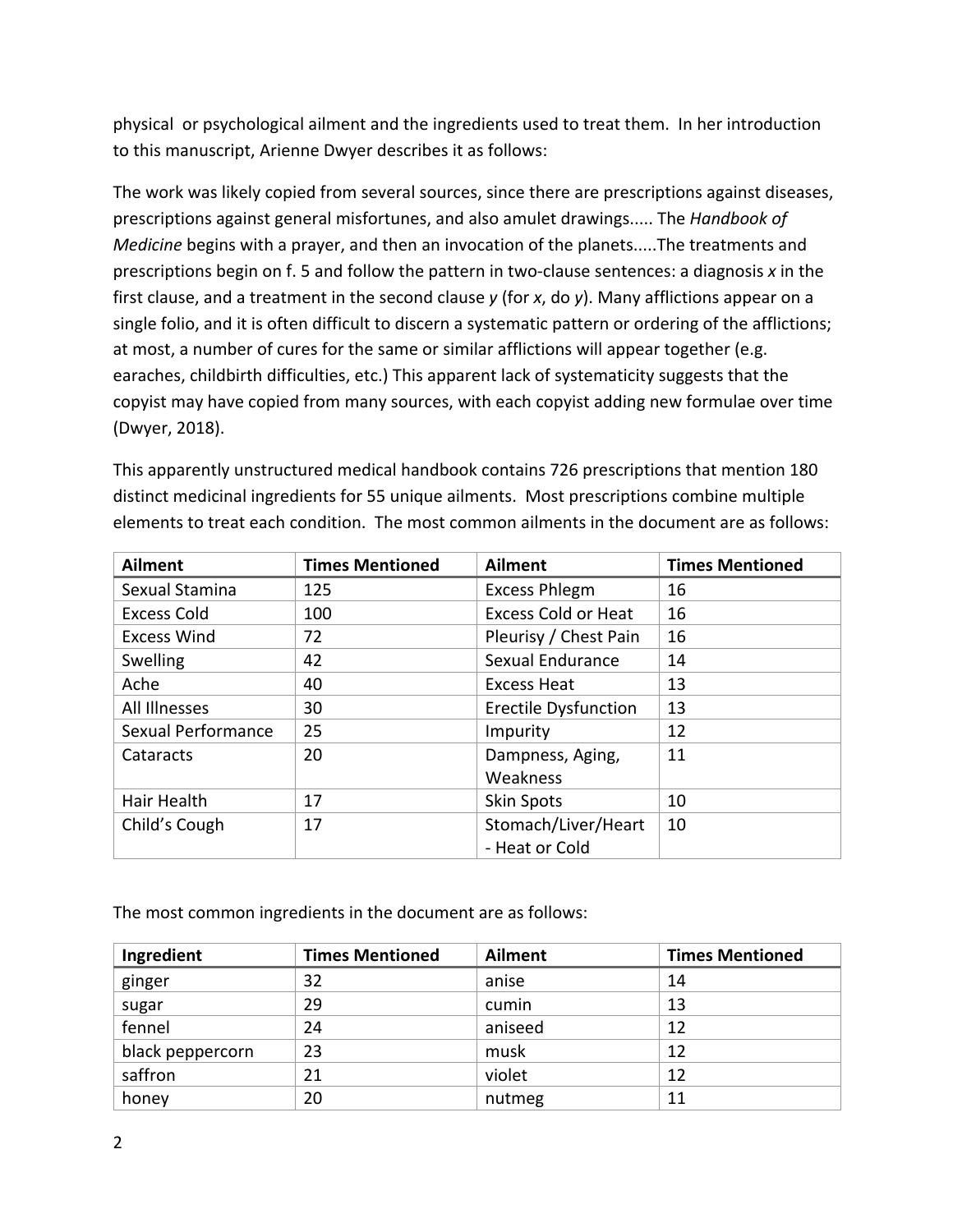| manna     | 19 | atlas daisy | 11      |
|-----------|----|-------------|---------|
| cinnamon  | 18 | radish seed | 11<br>ᅩ |
| hyacinth  |    | barley      | 10      |
| coriander | 15 | lilac       | 10      |

Based solely on these frequency charts, it might appear that this document is primarily about sexuality, body aches and chills, and respiratory issues. These are primarily treated with ginger, sugar, fennel, and black peppercorn. Frequency counts alone, however, mask the much broader range of ailments described in the manuscript. While a few conditions are mentioned frequently, most appear five times or fewer. Similarly, most treatments are mentioned six times or less.



Focusing on the most-mentioned items ignores the broader collection of diagnoses and treatments that comprise the bulk of the *Handbook*, and their similarities. Network metrics can take these elements into account to identify the conceptual and thematic threads that tie them together.

## CLUSTERS OF MEDICAL KNOWLEDGE

While networks are usually used to explain relationships between individuals in social contexts, networks can also reveal connections between other categories of information (Easley 2021:40- 44). One study, for example, has used network analysis to demonstrate connections between disease symptoms and their underlying genetic and chemical properties (Zhou et al., 2014). This latter study created a network that defined both diseases and their symptoms as nodes within a network. The co-occurrence of a symptom and disease in bibliographic metadata derived from the PubMed Medical Subject Headings established the edges between them. This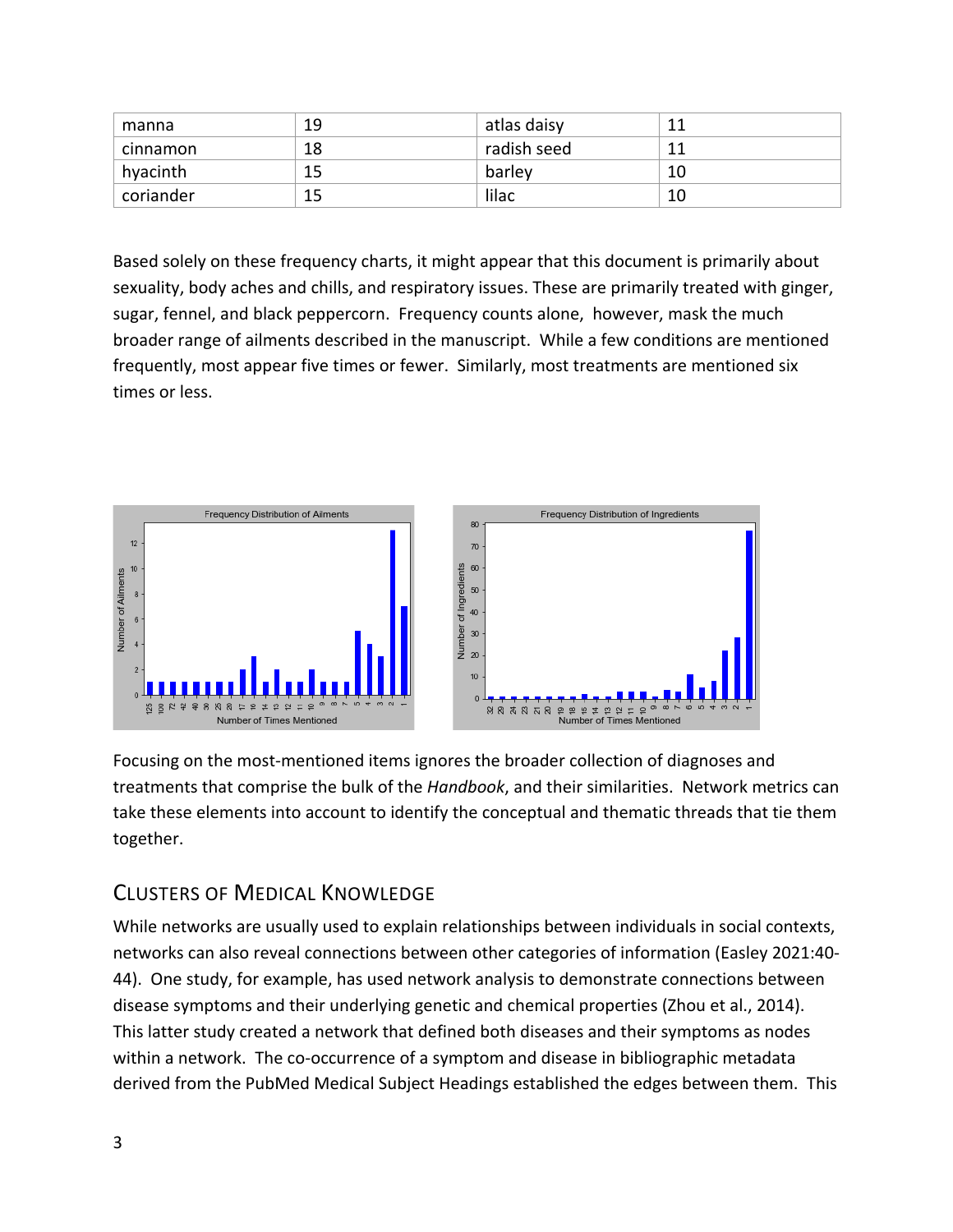network helped illuminate how shared symptoms indicate either shared genes or shared protein interactions in diseases. It also suggested avenues for further research in understanding disease clusters and the development of pharmaceuticals to treat them.

We have applied this conceptual framework to Jarring Prov. 351 by constructing a table that lists each affliction and the ingredients used to treat it. For each clause that reads, "for diagnosis x in the first clause, and a treatment in the second clause y (for x, do y)," we link the diagnosis and the ingredients used to treat it in a network as follows: diagnosis x -> ingredient y1, diagnosis x-> ingredient y2, diagnosis x ->ingredient y3, etc. The terminology is normalized to account for variability in the manuscript language. The frequency of the co-occurrence of an affliction and a treatment throughout the document establishes the weight of their connection in the network.

The section at the beginning of Jarring Prov. 351 describes four humors (phlegm, melancholy, bile, and blood), the ailments associated with each of the humors, and the amounts of ingredients used to cure them. Building a network from this section can illustrate our approach. Rendered in English from the original late Chaghatay language, the passage from the document that describes the humor related to blood reads as follows:

*If one suffers from a fever, if the body becomes heavy, the mouth becomes sweet, [and] one suffers from headache, all these [symptoms] are due to their blood. And a sore throat, backache, sore eyes, heart palpitations, and earaches are all due to blood.*

The cures for these ailments are described as follows:

*To heal the blood, a syrup of Indian dates, sour plum, and rose water is prepared; [if it is] drunk at breakfast for three days, the blood will be healed.*

This description creates a set of aliment nodes (in blue below): fever, the body becoming heavy, the mouth becoming sweet, headache, sore throat, backache, sore eyes, heart palpitations, and earaches. The ingredients connected to these afflictions (in green below) are Indian dates, sour plum, and rose water. This data produces the following network graph: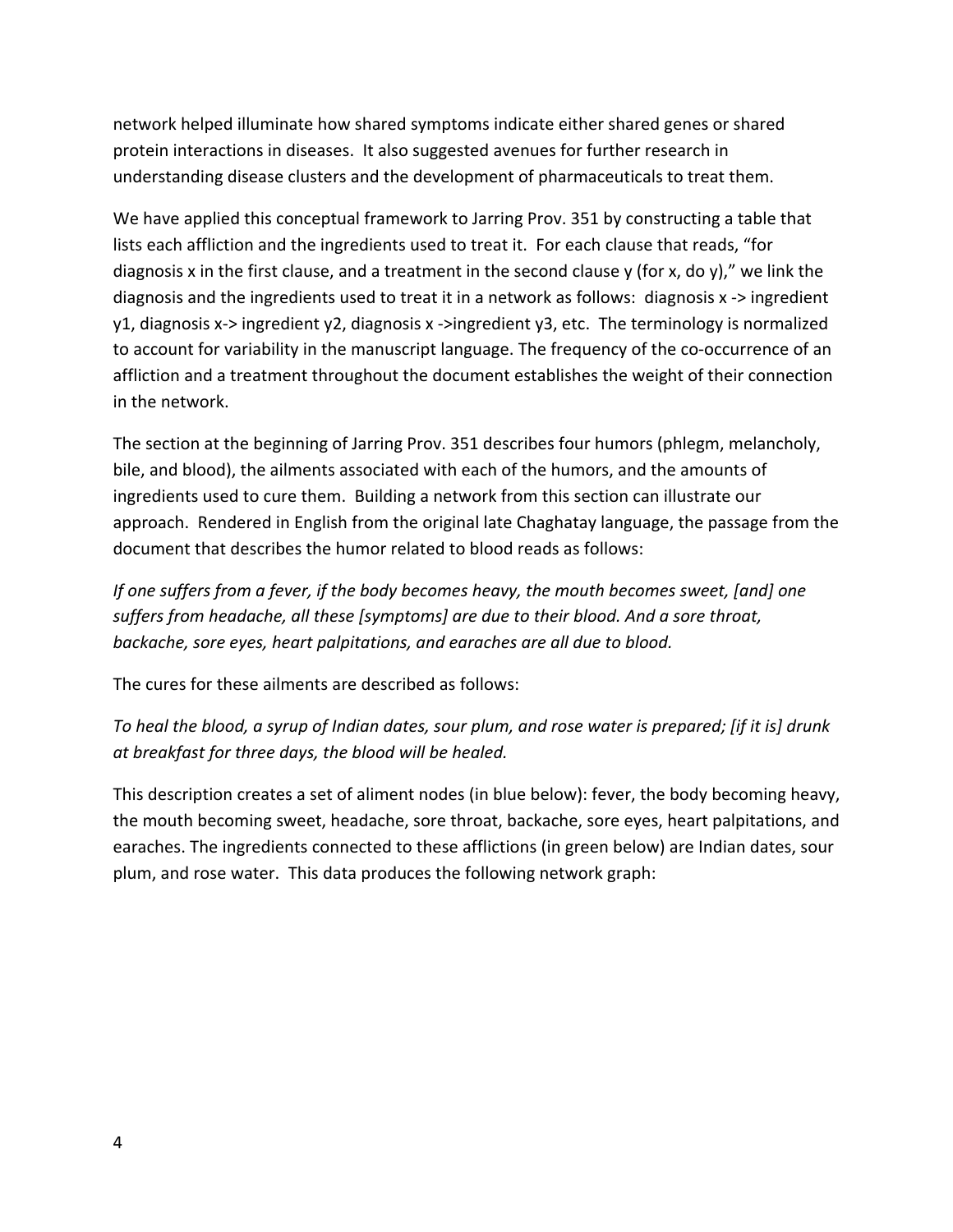

The manuscript continues with the following ailments resulting from an excess of bile:

If the mouth becomes dry, if one often becomes thirsty, if the throat becomes dry, the face yellows and the mustache and beard become white, trembling hands, if one becomes feverish (تب لرزه), if the hip aches, if food is not digested, all of these are due to bile.

The cures for maladies related to excess bile are:

If one wants to suppress bile, [mix] an equal amount of sour and sweet pomegranate together with an equal amount of rose water, apply it [somewhere] for one night. And then make a salve using *turnajabin* [Persian manna]. If one drinks it at breakfast for three days, one's bile heals.

Adding this list of ailments and ingredients to the network produces the following results:



This graph begins to show how a network can help identify patterns that might not appear immediately to a human reader. The network clusters the ingredients and ailments into two groups that reflect conditions and cures associated with the two humors. It also immediately makes apparent that the two lists share only one component – rose water – and two ailments – fever and headache – in common.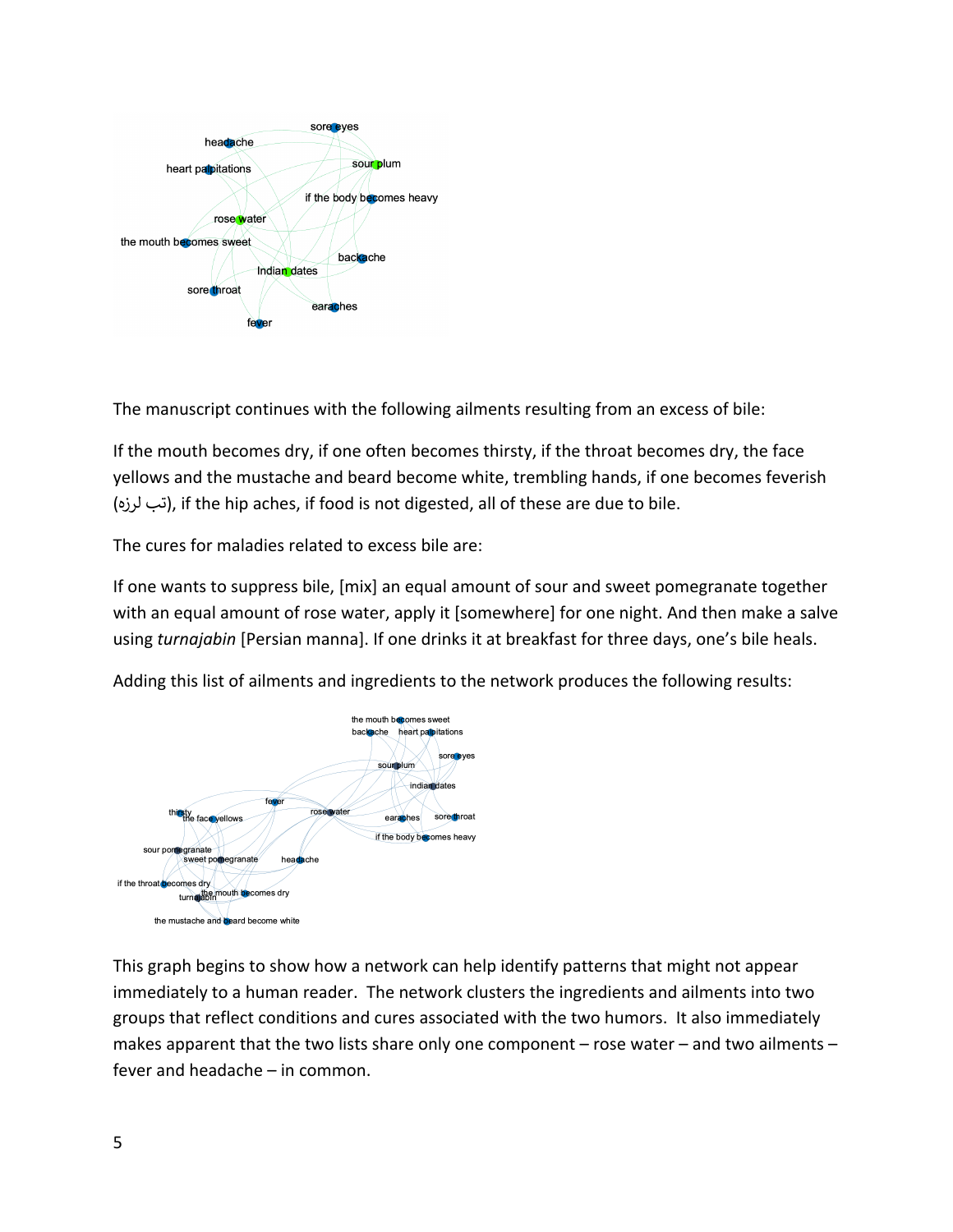While these common elements and clusters might be easily determined from the two short passages in this example, they are more difficult to discern in longer, unstructured documents with numerous ailments, ingredients, and treatments. Both the visual representation of the graph and its underlying statistical measures reveal these clusters and common features; the centrality measure identifies the elements that unite different clusters, while the modularity class identifies the clusters themselves.

Expanding the graph to reflect the ailments and ingredients associated with all four humors produces the network graph below. Here, the colors highlight clusters of diagnoses and ingredients, the larger the node's dot, the more frequent term's occurrence. Finally, of all the several dozen ingredients represented below, we can easily see the central importance of turnajabin (Persian manna) and rose water.



Thus, the network metrics and visualization again identify the four clusters that we already know exist in the description of ailments and cures associated with each of the four humors. It also identifies the shared ingredients and symptoms that we can also identify as human readers of the text. Because this approach identifies known clusters from a short section of the text, we can pursue our hypothesis that these measures will also identify the clusters and central elements that are more difficult for human readers to discern when reading the entire document.

The network generated from the complete document contains two hundred thirty-three nodes and three hundred forty-nine edges.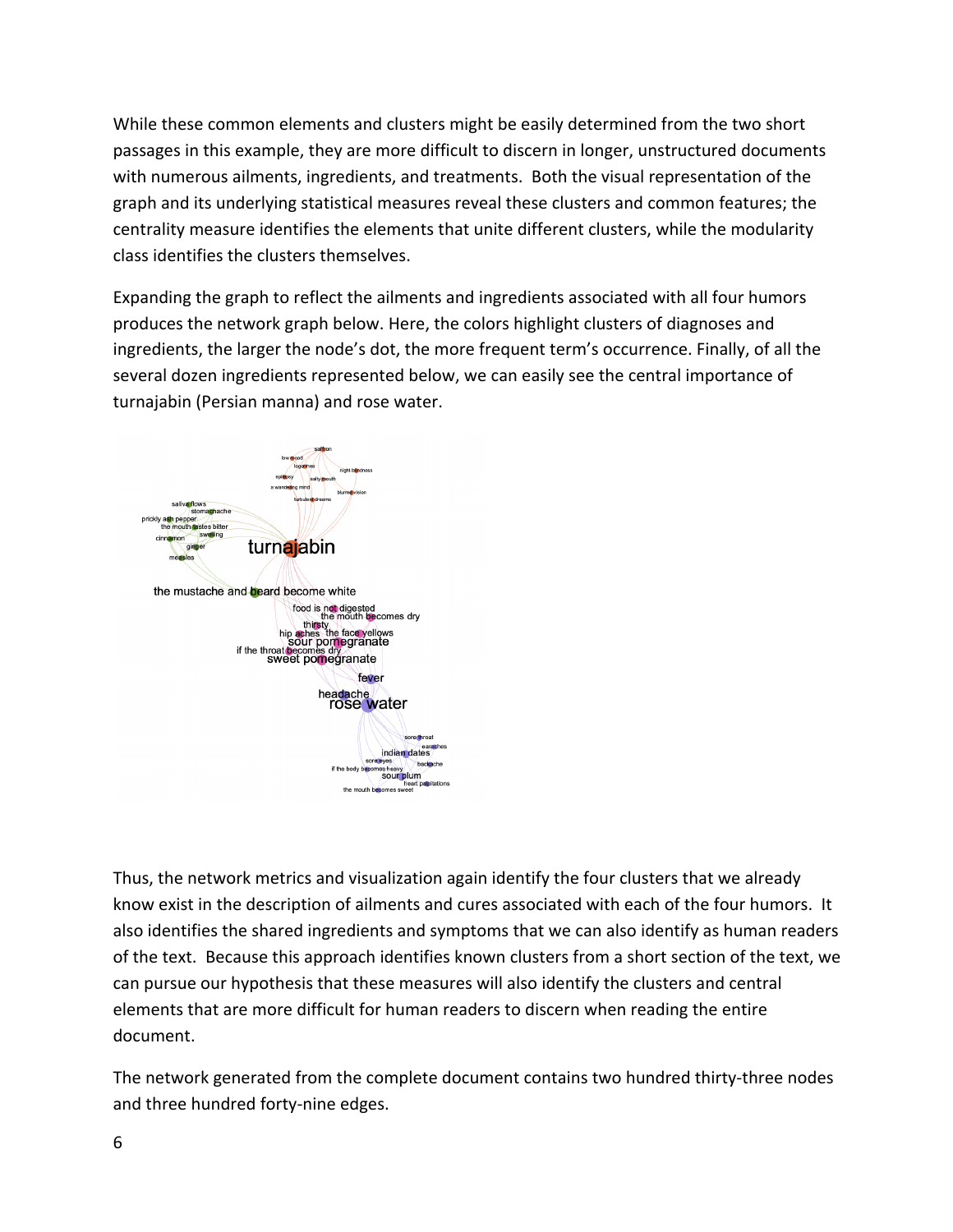

The network clusters around a densely connected core that contains most of the symptoms and treatments mentioned in the *Handbook*. A series of smaller isolated groups surrounding the core reflects the conditions with fewer ingredients in common with those in the core. Examining the most common conditions illustrates how network measures help us better characterize medical treatment in premodern Central Asia, via the *Handbook*'s contents. The frequency list of disorders shows that excess cold, aches, excess wind, swelling, sexual function, and cataracts are the most frequently mentioned diagnoses. The modularity class calculation adds nuance by connecting ingredients and ailments in ways that are not apparent in the frequency list. Similarly, the network draws connections between different illnesses based on the method used to treat them. For example, excess cold aligns with headache and a general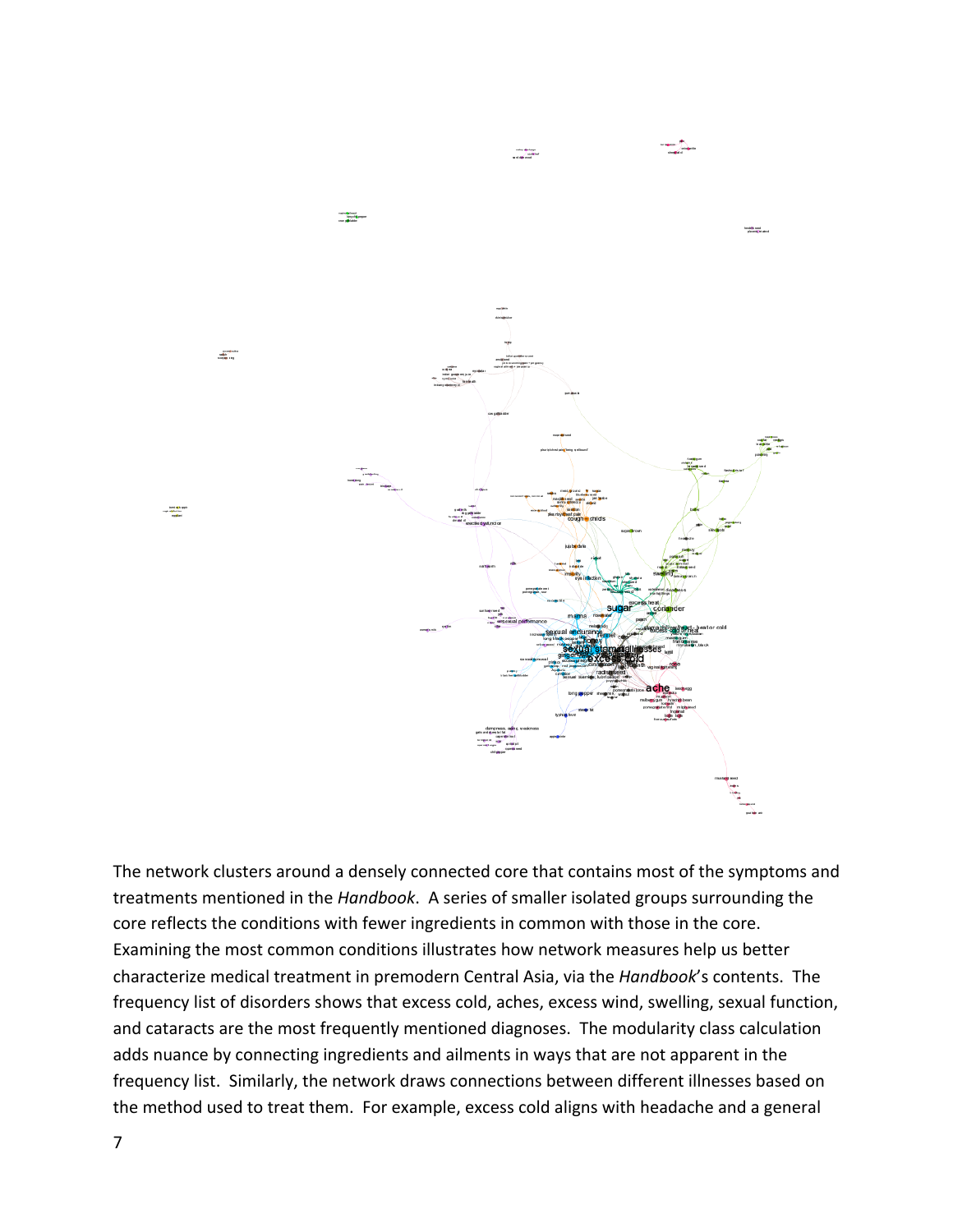designation of 'all illnesses,' and coughing is connected to excess blood and chest pain. The network transforms the frequency list of ailments from an undifferentiated mass into 15 separate affliction clusters.

- 1. Pain
- 2. Excess Saliva
- 3. Watery Discharge
- 4. Cough, Excess Blood, Impurity, and Chest pain
- 5. Aches and Bleeding
- 6. Hair Health, Skin Burns, and Swelling and Pain from Pregnancy
- 7. Excess Cold, Headache, and 'All Illnesses'
- 8. Vaginal Ailments
- 9. Excess Heat
- 10. Excess Bile, Excess Phlegm, Sexual Dysfunction and Arousal, and Eye Infection
- 11. Vaginal Infections
- 12. Weakness from Aging, Gas/Bloating, and Erectile Dysfunction
- 13. Swelling, Cataracts, Deafness, Diarrhea, Poisoning, and Skin Spots
- 14. Typhoid Fever
- 15. Excess Wind, and Excess Cold or Heat

These clusters provide a much stronger sense of the depth and breadth of the medical wisdom in this manuscript than can be gleaned from the word frequency list for the document.

### SALIENT AILMENTS AND INGREDIENTS IN THE *HANDBOOK*

While the modularity measure helps provide a more nuanced view of the manuscript's contents than a simple frequency list, it does not show the relative importance of the different items within each cluster or the document. Network centrality measures provide one method for defining the manuscript's central elements. The most straightforward measure of centrality is 'degree,' or the number of other nodes that connect to any given node (Kadushin, 2012, p. 29). A pharmacological ingredient with many connections will treat more conditions, while an element with fewer connections helps cure a smaller range of ailments. For example, ginger and sugar are the two most frequently mentioned ingredients in the document, with ginger mentioned 32 times, sugar 29 times, and fennel 24 times. However, the number of connections for each element reveals these ingredients' distinct roles. The manuscript lists ginger as a treatment for ten ailments, including six related to sexual health and performance. Sugar is used to treat a broader list of 14 conditions, including swelling, hearing loss, chills, swelling, and eye infection. Although fennel occurs in the document almost as frequently as sugar and ginger, it helps treat an even narrower list of only five afflictions.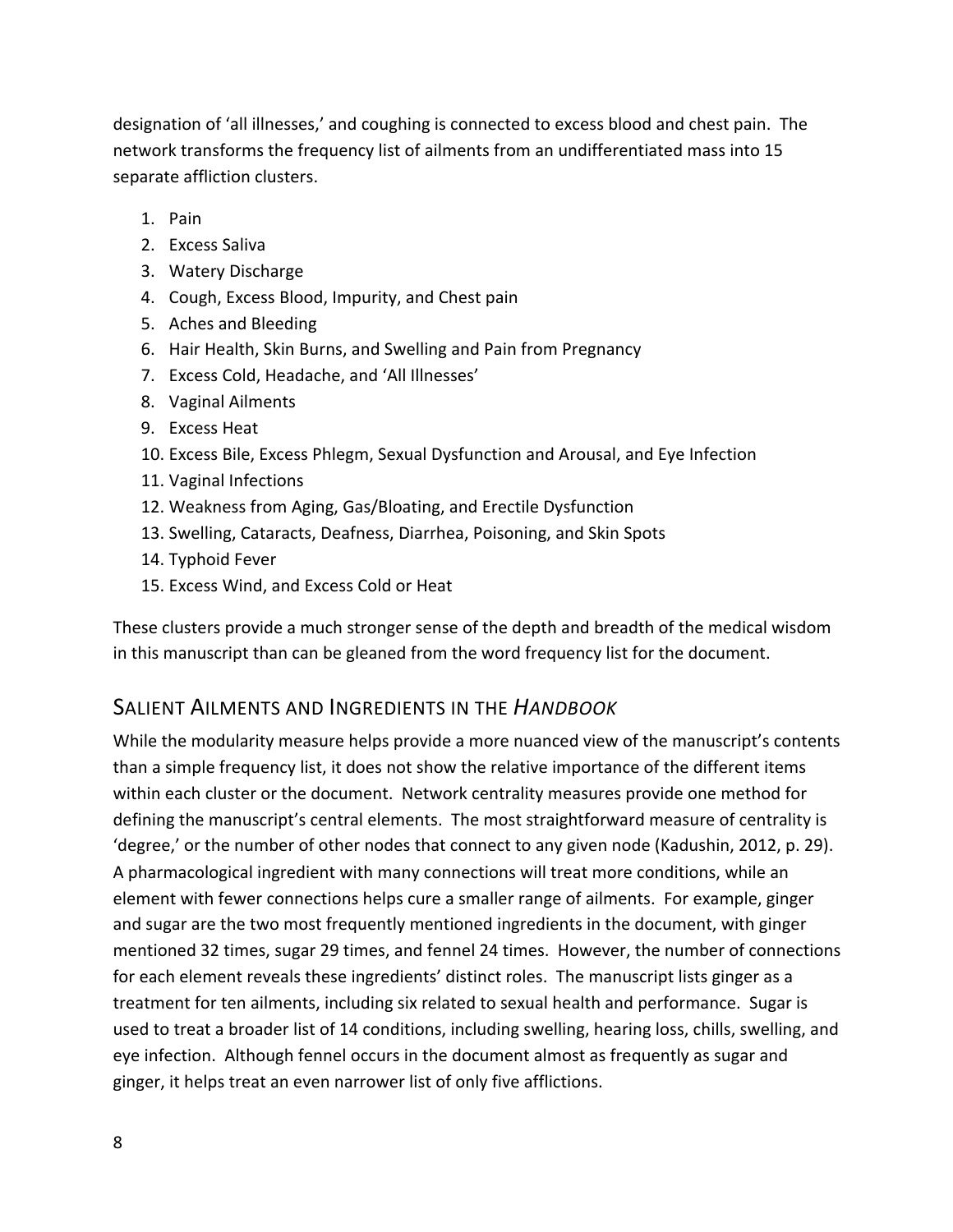Degree is just one of many centrality measures that can provide insight into the roles of different ingredients and ailments in the network. In contrast to degree, which measures the number of items attached to each node, betweenness centrality measures the extent to which a node connects different topic clusters. An ingredient that has a high betweenness centrality can treat a broader range of ailments than one with a lower score using this metric. This calculation also helps us distinguish between those ailments that co-occur more broadly across the manuscript and those unique to specific clusters. For example, the four most frequent ailments in the manuscript are sexual stamina (125), excess cold (100), excess wind (72), swelling (42), and ache (40). The generalized complaint 'ache' is only the fifth most common ailment. Still, it has the highest centrality score suggesting that aches commonly co-occur with many distinct types of sickness. Similarly, 'swelling' has the second-highest centrality score, indicating that it also co-occurs with many other ailments in the manuscript.

### **CONCLUSION**

This exploration begins to show how network analysis, particularly the modularity and centrality measures, can be used to characterize the range of Central Eurasian medical knowledge contained in the manuscript Jarring Prov 351, *A Medical Handbook*. In particular, commonalities between treatments and their ingredients for diverse ailments and diagnoses can be explored, as well as which illnesses were considered most salient. Such results must be compared with analyses of similar manuscripts (as is ongoing in the ATMO projects); such medical treatments were practiced by élites and are only one of several medical practices of Chinese Turkestan and Central Eurasia.

At the same time, this exploration also hints at how techniques such as these can be used more broadly in other miscellany documents, encyclopedias, and other collections of knowledge. These networks, particularly when generated automatically, can scale across even larger corpora and help provide an overview of the clusters of knowledge contained within them, how the topics are interconnected, and suggest avenues for further exploration.

### **REFERENCES**

Dwyer, A. et al., 2015-2022. Annotating/Analyzing Turki Manuscripts from the Jarring Collection Online. 2015-2018 (Dwyer, A. and C.M. Sperberg-McQueen, Pis); 2018–2022 (Dwyer, A., PI, and J. Rydberg-Cox and S. Kuebler, co-Is). Sponsored by the Henry Luce Foundation. Online: https://uyghur.ittc.ku.edu/atmo.html